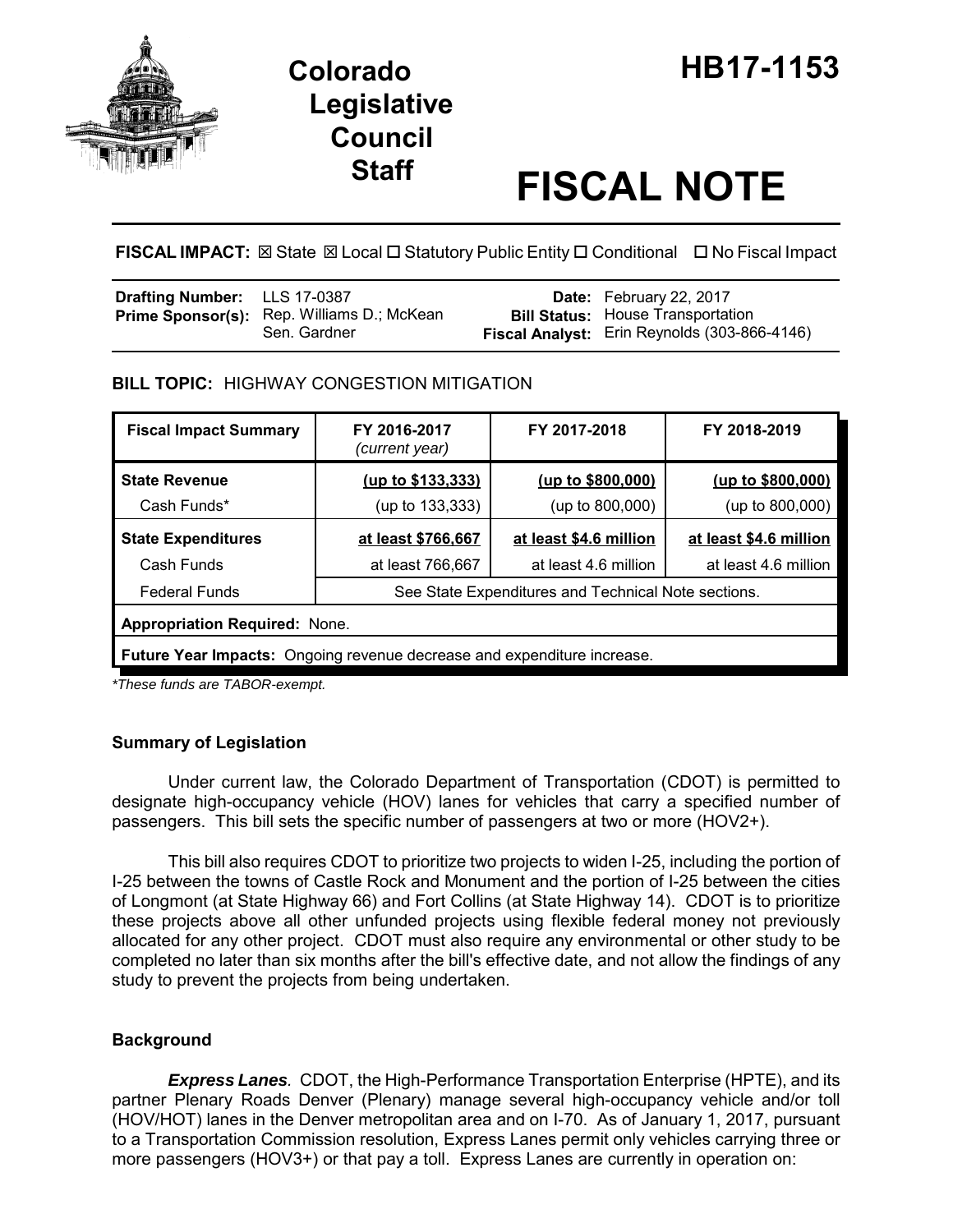February 22, 2017

- I-25, from downtown Denver to 120th Avenue;
- US 36, from Table Mesa to I-25; and
- I-70, from Empire to Idaho Springs (HOT only).

Express lanes are also under construction on C-470, and are planned for I-25 North and Central I-70.

**Express Lane management.** Express Lanes are operated by the following entities:

*Plenary.* The HPTE contracts with Plenary for the operation and maintenance of Express Lanes on US 36 and Central I-25. Currently, US 36 has one HOT lane running in each direction from Table Mesa Drive in Boulder to the junction with I-25 in Denver, while there are two HOT switchable-direction lanes running seven miles from the junction of US 36 and I-25 to 20th Street in downtown Denver.

*HPTE.* The HPTE operates a single Express Lane running in each direction on I-25 between US 36 and 120th Avenue.

*CDOT.* CDOT manages the peak-period shoulder Express Lane on I-70 between Empire and Idaho Springs as part of a federal pilot project.

*HPTE-Plenary contract.* The HPTE contract with Plenary includes revenue projections for Plenary to collect throughout the 50-year life of the contract. Any change in law that affects those revenue projections is treated as an "HPTE change" under the agreement, which makes the HPTE liable to Plenary for annual revenue compensation payments that will put Plenary in a neutral position relative to the assumptions on which it based its bid.

#### **State Revenue**

Overall, the bill will reduce toll revenue to HPTE cash funds by up to \$133,000 in the current FY 2016-17, and by up to \$800,000 in FY 2017-18 and each year thereafter. These revenue reductions may be offset by increased toll rates.

*HOV2+ — HPTE — I-25 North Express Lanes.* HPTE will lose up to \$800,000 per fiscal year from reductions in toll revenue collected on the I-25 North Express Lane as a result of the reversion to the HOV2+ policy. Based on preliminary January 2017 figures, which reflect a revenue increase of 13.3 percent from the new HOV3+ policy, the fiscal note assumes that toll revenue will be reduced by about \$66,667 a month, or \$800,000 per fiscal year. This amount is prorated for one month in FY 2016-17, assuming the bill becomes effective May 1, 2017. These revenue reductions may be offset if the HPTE increases toll rates to offset its loss. Because HPTE is an enterprise, this revenue is not subject to TABOR.

#### **State Expenditures**

The bill will increase expenditures for the HPTE from its cash funds by an estimated \$766,667 in the current FY 2016-17, and by an estimated \$4.6 million in FY 2017-18 and each year thereafter. The State Highway Fund in CDOT may also be used to cover these and other expenditures under the bill. Certain discretionary federal funding will be reallocated from asset management programs to the I-25 projects outlined in the bill. Federal funding to CDOT may also be affected by certain provisions of the bill — see the Technical Note section.